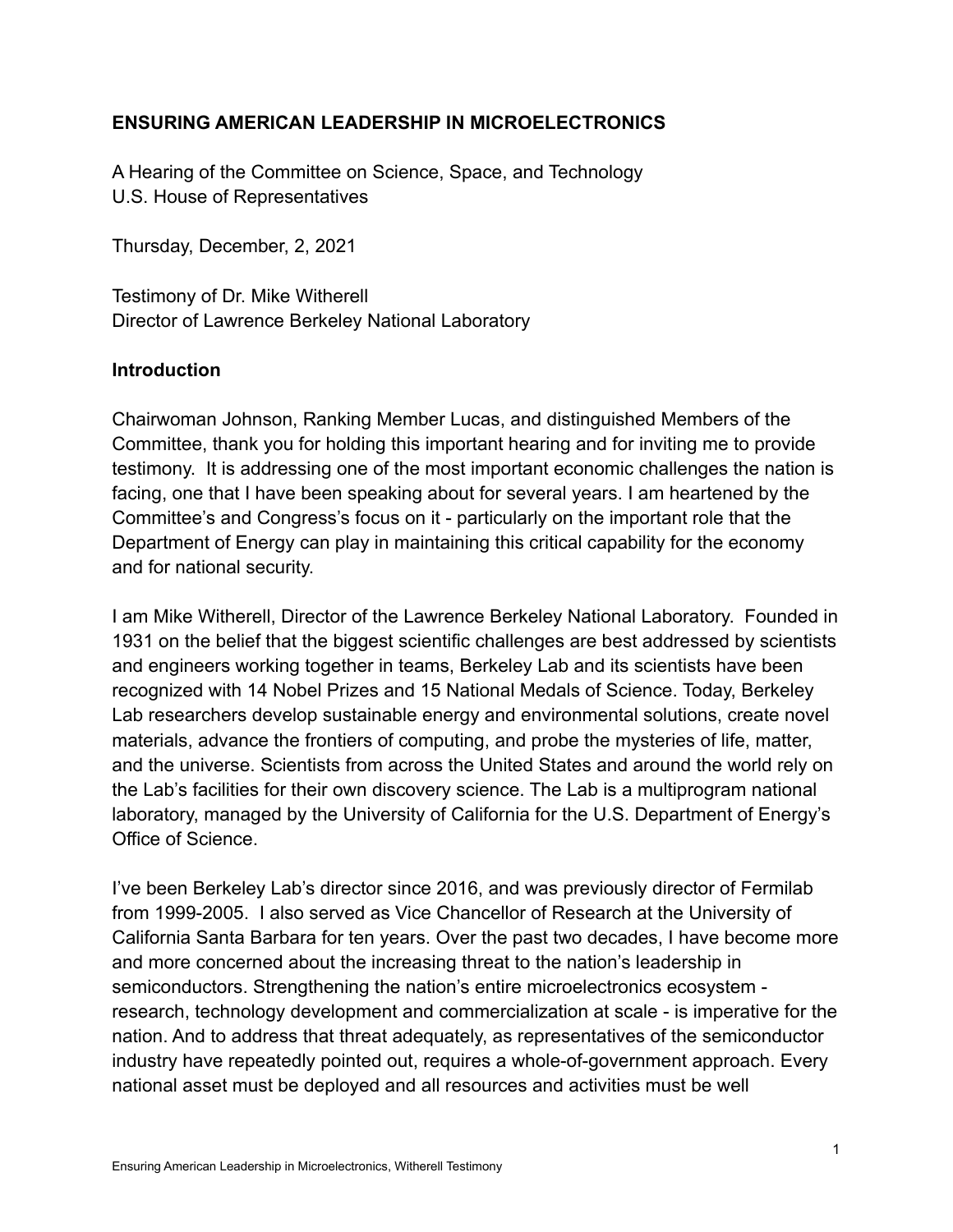coordinated. It really is the time for an "all hands-on deck" approach that requires new investments across the innovation ecosystem – industry, academia, and the Department of Energy national laboratories.

# **Background**

After over eight decades of federal investment in research and development at the national laboratories and universities, the Department is today the largest supporter in the U.S. of the physical sciences and is the national leader for research in the fields that underpin microelectronics: physics, chemistry, materials science, and computer science. As a measure of this impact, over one hundred Nobel prizes have been awarded to scientists affiliated with the Department of Energy and its laboratories. Because of this leadership in research and the unprecedented facilities and capabilities available for solving national problems, DOE and its national laboratories are well prepared and uniquely outfitted to continue to play a key role in the nation's microelectronics ecosystem.

The DOE is a mission-focused agency, focusing on advancing the national interest in energy solutions, environmental sustainability, and national nuclear security. The fourth core mission of the Department is supporting the basic science that underpins and enables advances across the Department's other core mission areas. DOE and the national labs have it in their DNA to work in broad, multidisciplinary teams to meet objectives and address technology challenges that require a sustained R&D effort.

Because of DOE's mission focus and extraordinary research capabilities, the Department and its national laboratories have successfully tackled several grand scientific national challenges, like the Human Genome Project and the development of innovative battery technologies. A unique signature of the DOE national labs is their ability to encourage, incentivize, and facilitate a tightly managed team science approach to address national challenges with the urgency they demand. They also have a proven ability to protect national security and economic interests.

Everyone arguing for a national campaign to recapture international leadership in microelectronics recognizes that the semiconductor industry has the central role. But, we also know that success requires an ecosystem of national assets supporting industry. The national laboratories bring to this ecosystem a unique capability to design, build, and steward world-leading, large-scale scientific user facilities. These facilities include the world's most powerful supercomputers, tools that can image individual atoms in 3-D, and unique genomic and biomolecular research facilities. And they are available to support researchers from all components of the nation's research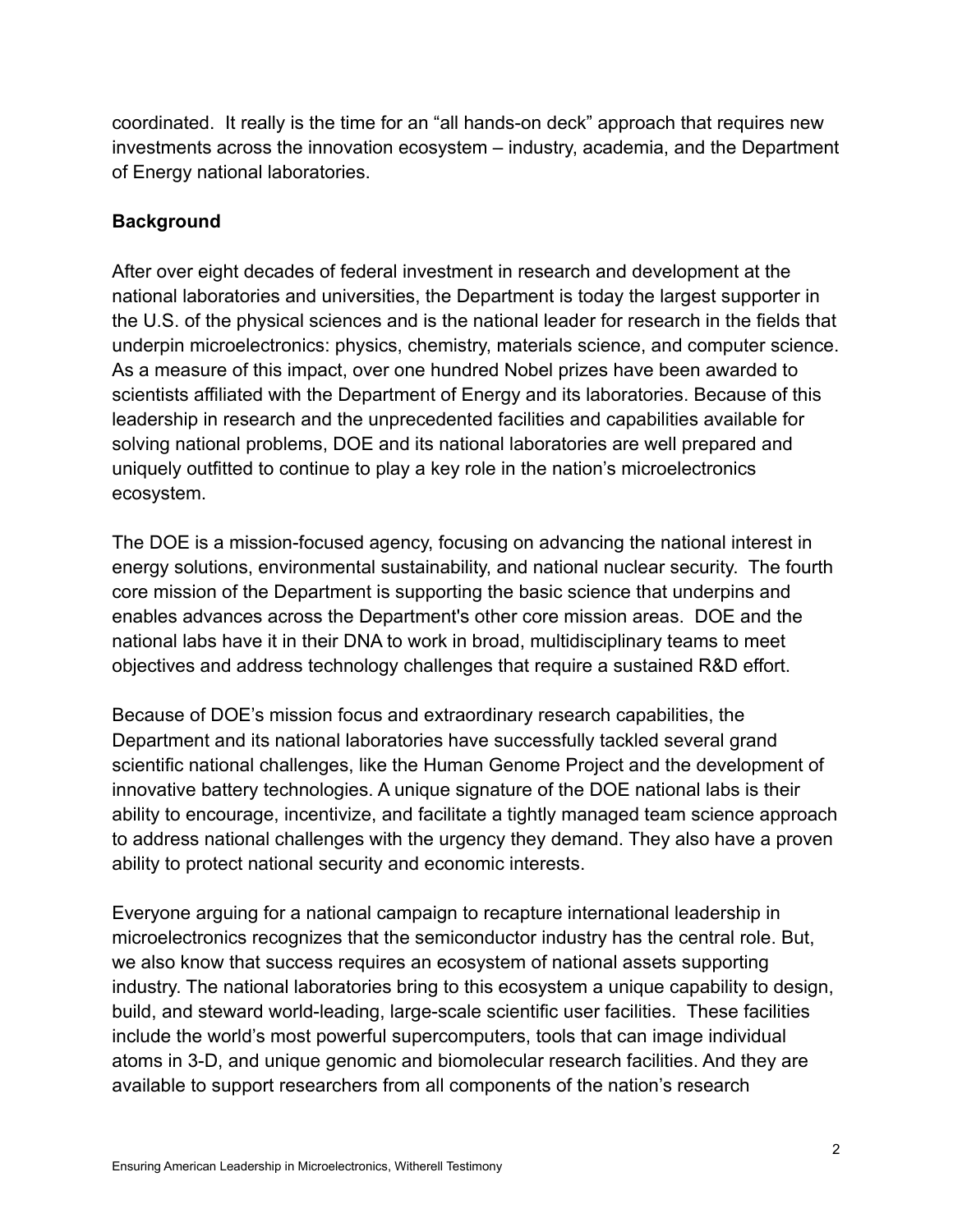ecosystem -- academic, federal, and private industry. Over 36,000 researchers annually, many funded by agencies across the federal government, including NIH, NSF, NASA, and USDA, and by industry and foundations, use the national laboratories' facilities to conduct their research and technology development.

# **The DOE Role**

Why should DOE have a major role in the national microelectronics initiative? I have just argued that the mandate to meet the DOE's mission objectives has led the national laboratories to develop highly managed teams of the world's best scientists and unique large-scale research facilities. The national laboratories contribute a unique array of assets to the science-to-systems ecosystem needed for this national campaign. And because of the federal investments made at the national laboratories over decades, these assets can be deployed immediately to help meet the current microelectronics challenge.

I have already discussed the leadership role that DOE holds in the fields of science and engineering that underlie microelectronics. In addition, the DOE national laboratories already have a long history of working together with the semiconductor industry on pre-competitive research that has helped push the boundaries of what chips can do and contributed to extending the life of Moore's law. <sup>1</sup> For example, the EUV lithography development facility at Berkeley Lab has been supported as a public-private partnership for more than two decades, with continuing investment from semiconductor industry partners. As a Lab Director, this investment sends me a clear confirmation that we are providing R&D services that are valuable to this industry.

In addition, the continuation of microelectronics' evolution along the path of business as usual would require an unsustainable amount of the world's energy budget. Although microelectronics make up around 5% of the world's energy consumption today, the current trajectory would put it at around  $25\%$  by  $2030.<sup>2</sup>$  We cannot meet the national energy goals without addressing the future of microelectronics. Conducting research to dramatically improve the energy efficiency of microelectronics is a science and technology challenge that falls squarely within the DOE's energy mission space.

For those who understand the capabilities and history of the DOE, it is clear why and how the national laboratories can, and if given the opportunity, will make unique and profound contributions to addressing the microelectronics challenge. The Department

<sup>1</sup> Sparking Innovation: How Federal Investment is Semiconductor R&D Spurs U.S. Economic Growth and Job Creation. Report Supplemental: Appendice C., p. 13

<sup>2</sup> Decadal Plan for Semiconductors, Chapter 5, page 18, SRC 2020.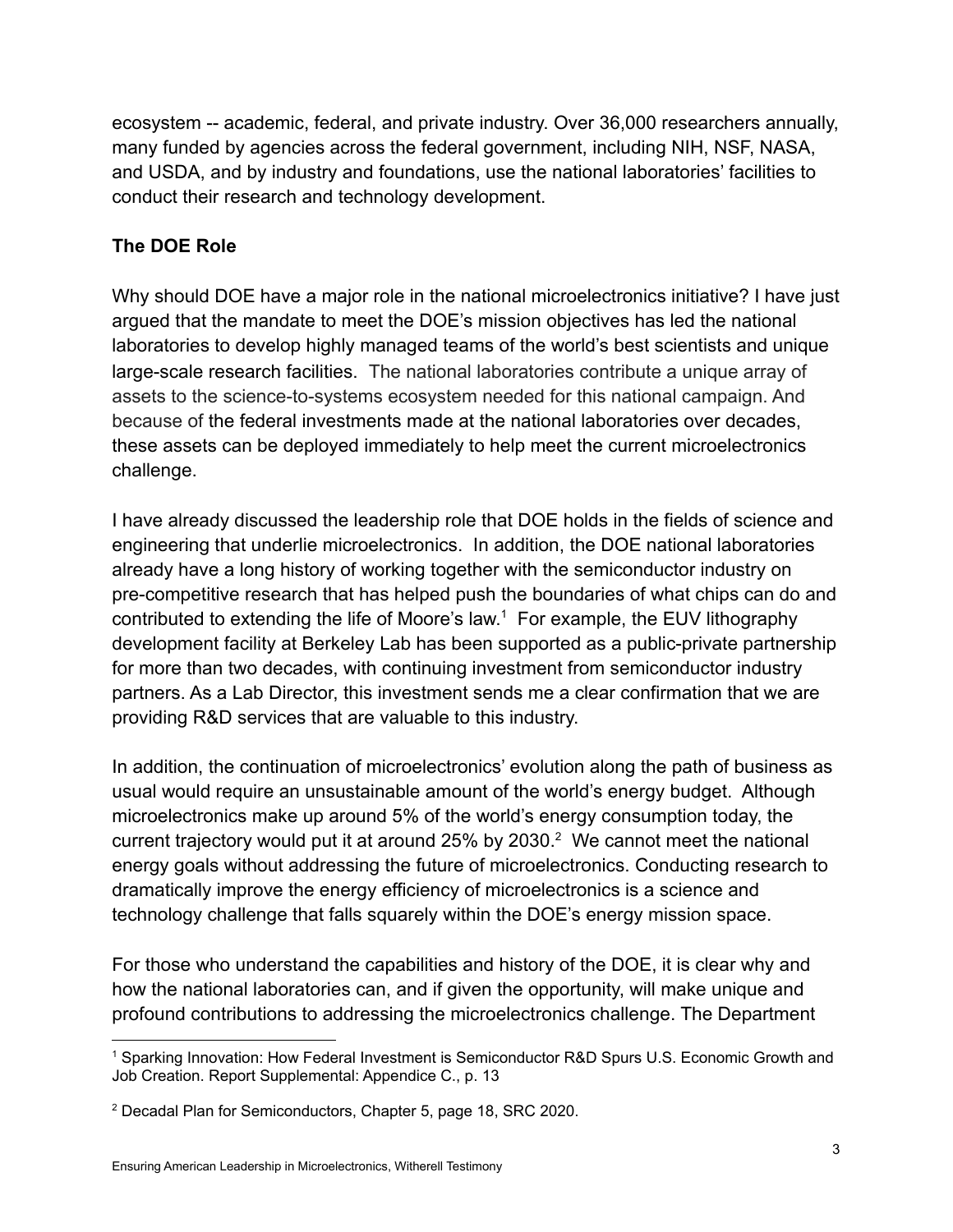and its Laboratories have had a transformative impact on the global development of a wide range of strategic technologies, including energy storage, structural biology for medical research, genomics, and space propulsion.

The DOE strength in scientific research enables foundational discovery across a broad landscape that is focused on overcoming the barriers to technological advancement. Although we don't know the detailed designs for future generations of semiconductors, we do know that they will need new materials, novel devices, and even new algorithms. We also know from experience how we can help accelerate the design-build-test-learn cycle by which we translate new science-based technologies to commercialization.

The DOE labs contain the largest collection of nanoscale materials synthesis and characterization capabilities in the US at their user facilities. The Nanoscale Science Research Centers (NSRCs) offer extensive extreme scale nanofabrication tools and are DOE's premier user facilities for interdisciplinary research to understand and control matter at the nanoscale, serving as the basis for a national program that encompasses new science, new tools, and new computing capabilities. The DOE's x-ray light sources, neutron sources, and electron microscopes have unmatched capabilities to characterize materials and microelectronic devices. Taken together, these facilities would bring to the microelectronics initiative:

- the ability to rapidly develop novel materials with transformative electrical properties;
- a deeper understanding of quantum systems and their promise to transform computing; and
- imaging of atomic organization and chemical interactions at unprecedentedly small scales to advance more efficient devices for information processing and storage.

In addition to these remarkable facilities, the DOE laboratories have established R&D hubs and centers custom-designed to work with a specific industry sector to accelerate the cycle that translates innovations into mature technologies ready to be incorporated into products that can compete in the marketplace. The collaborative Team Science approach is successfully applied in multi-laboratory research institutions like the Joint Center for Energy Storage Research led by Argonne, the Liquid Sunlight Alliance led by Caltech, and the Critical Materials Hub led by Ames National Laboratory. The DOE Bioenergy Research Centers, including the Joint BioEnergy Institute (JBEI) at Berkeley Lab, have a remarkable record of moving biotechnologies to industry. To take just a single example, JBEI has generated intellectual property that has resulted in 99 issued patents, 150 licenses to industry, and 11 startups. Such R&D hubs do not replace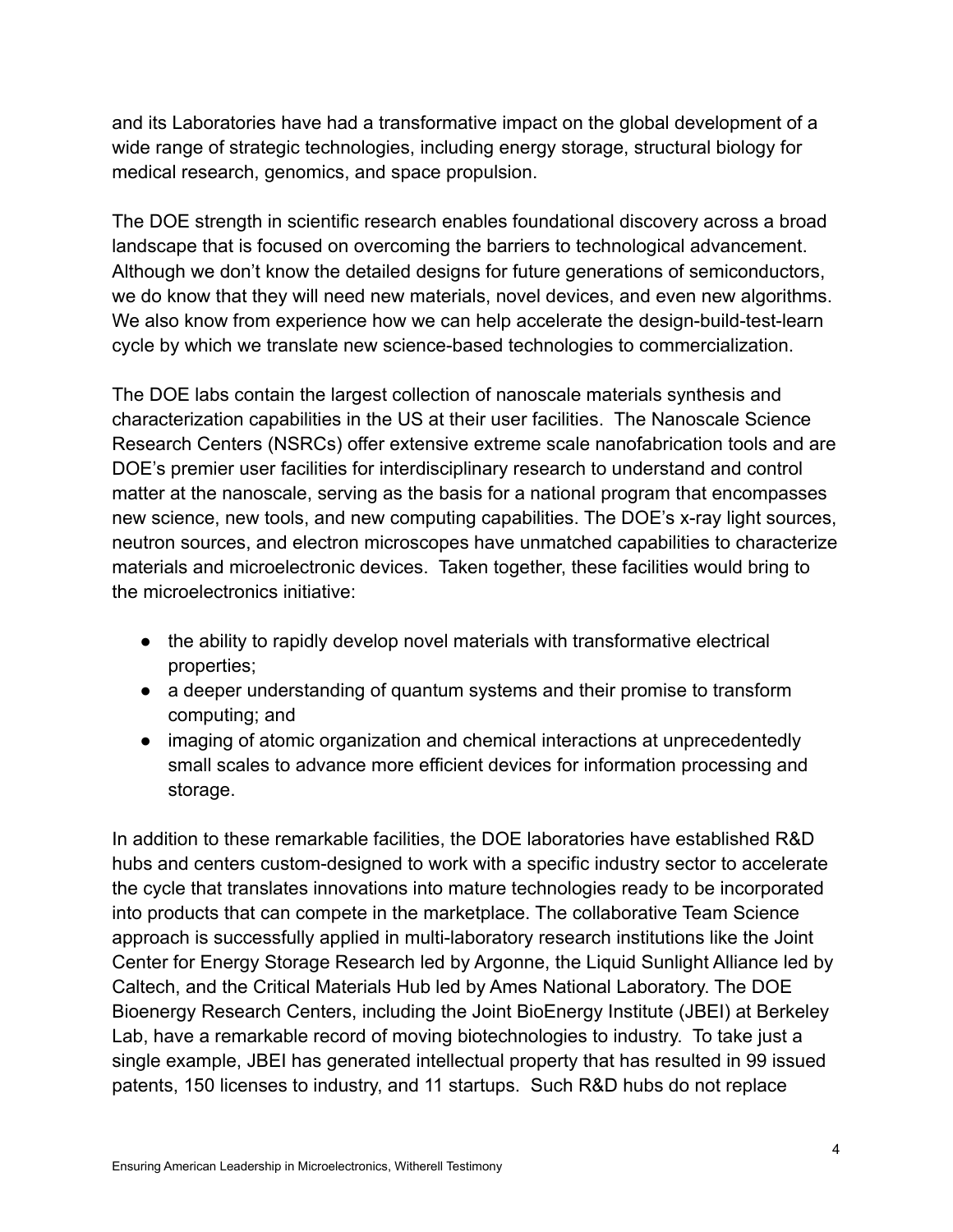industrial laboratories, but rather they give a competitive advantage to those aligned with the national economic interest. This approach would add an extra boost to the national microelectronics campaign.

DOE also has recently developed new capabilities and resources that use data science and artificial intelligence to accelerate the materials discovery process. A trailblazing example of this is the Materials Project at Berkeley Lab. The Materials Project harnesses high performance computing for high-throughput searches for new materials - increasing throughput for discovering new electronic materials and devices by a factor of 1000x over current methods. With more than 220,000 users, over 10,000 daily unique visitors to the site and millions of data records demanded and delivered daily (average around 2M; peaks around 45M) the Materials Project is the world's most popular and utilized online materials research tool. Applied to the microelectronics challenge, researchers would more quickly and efficiently identify ideal candidate materials to help reduce the energy consumption and improve the efficiency of semiconductors.

The proposed National Semiconductor Technology Center (NSTC) is envisioned as a large, distributed center supported by several federal agencies to conduct research and prototyping of advanced semiconductor concepts in partnership with the private sector. The DOE laboratories have the capability to translate newly developed materials and process innovations into test devices and then scale them to the point that they can be fed into the chip-level processing at the NSTC. The national laboratories will be central players in setting up a pipeline that can accelerate the translation from science and engineering to technologies ready for demonstration at industrial scale.

## **Public-Private Partnerships**

There is a long history of public-private partnerships at the national laboratories. Several technology industries understand the value proposition in taking advantage of the national laboratories for their research and technology development programs. As I have already shown, the steady investment by the federal government has produced national laboratories that have an unprecedented combination of broad scientific expertise, state-of-the-art facilities, and a highly managed approach to mission-critical R&D. Many industry sectors have formed sustained partnerships with the laboratories, using them as a force multiplier to become more competitive.

Industry also widely views the national laboratories as objective and neutral, since it is part of our mission to work in an even-handed way with all federally-approved private partners. Notable examples of successful public-private partnerships at the national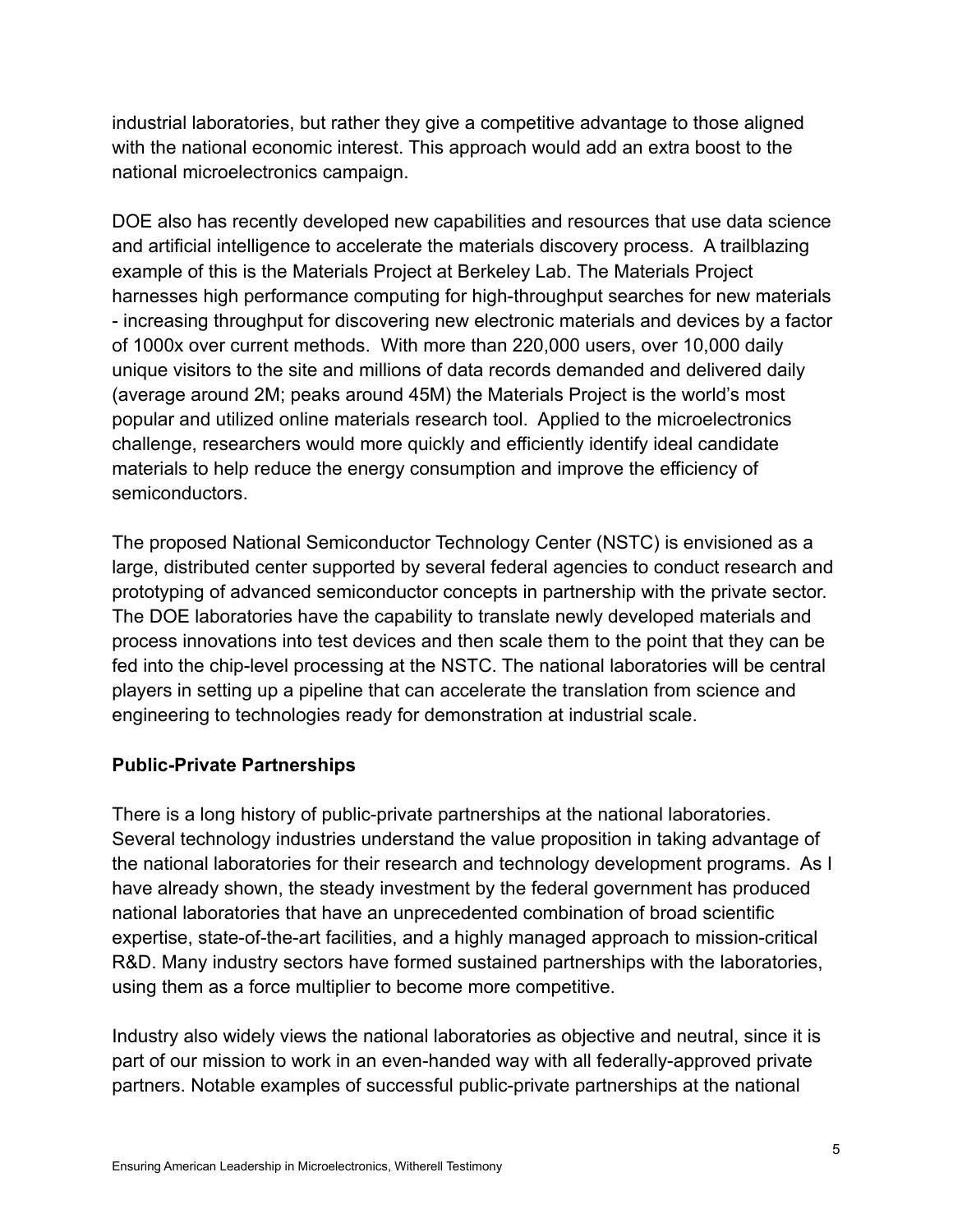laboratories include the previously mentioned work with the semiconductor industry, as well as sustained partnerships in high performance supercomputing, advanced battery research, and pharmaceutical research and development.

Several facilities and key expertise have been developed at DOE laboratories to support the semiconductor industry's existing capability to fabricate devices with feature sizes of several nanometers. As referenced previously, semiconductor companies, working collaboratively at Berkeley Lab, have made over \$90 million in investments at the Advanced Light Source to shrink the size of chips to widths and depths of a few dozen atoms by using extreme ultraviolet (EUV) lithography. Argonne National Laboratory offers extreme scale device processing at the Center for Nanoscale Materials, one of DOE's five Nanoscale Science Research Centers mentioned earlier. The MESA Fab complex at Sandia National Laboratories develops and maintains core semiconductor processing capabilities and capacity needed to support the DOE's nuclear security mission. Another example is how industry and academia are partnering with and leveraging Princeton Plasma Physics Laboratory and its expertise in plasma science to to meet the present and future challenges of semiconductor device fabrication. Low temperature plasmas are essential tools in semiconductor chip manufacturing.

In addition, the world-leading advanced x-ray light sources at DOE laboratories enable researchers to characterize with high precision the new materials and novel devices needed for ultra-efficient computing. Completing the cycle of technology development requires the computer modeling capability available at the DOE's High Performance Computing (HPC) facilities, in addition to specialized software and applications developed specifically to take advantage of these unique computing platforms. To keep the U.S. internationally competitive in high performance computing, the DOE and the national laboratories have successfully partnered with industry suppliers to co-design entirely new generations of supercomputing systems through projects such as the Exascale Computing Project. In these public-private partnerships, industry provided matching funding for DOE's investments and lab scientists and facilities have been tightly integrated into those efforts.

Finally, the pharmaceutical and biotech industry have a long and productive partnership with several national laboratories. Industry leverages the x-ray light sources at the labs for imaging proteins to advance drug discovery and speed the drug development pipeline. At Argonne and Berkeley Lab, the pharmaceutical industry has invested more than \$130 million over the past 20 years in capital investments, including crystallography beamlines, and in direct research support.